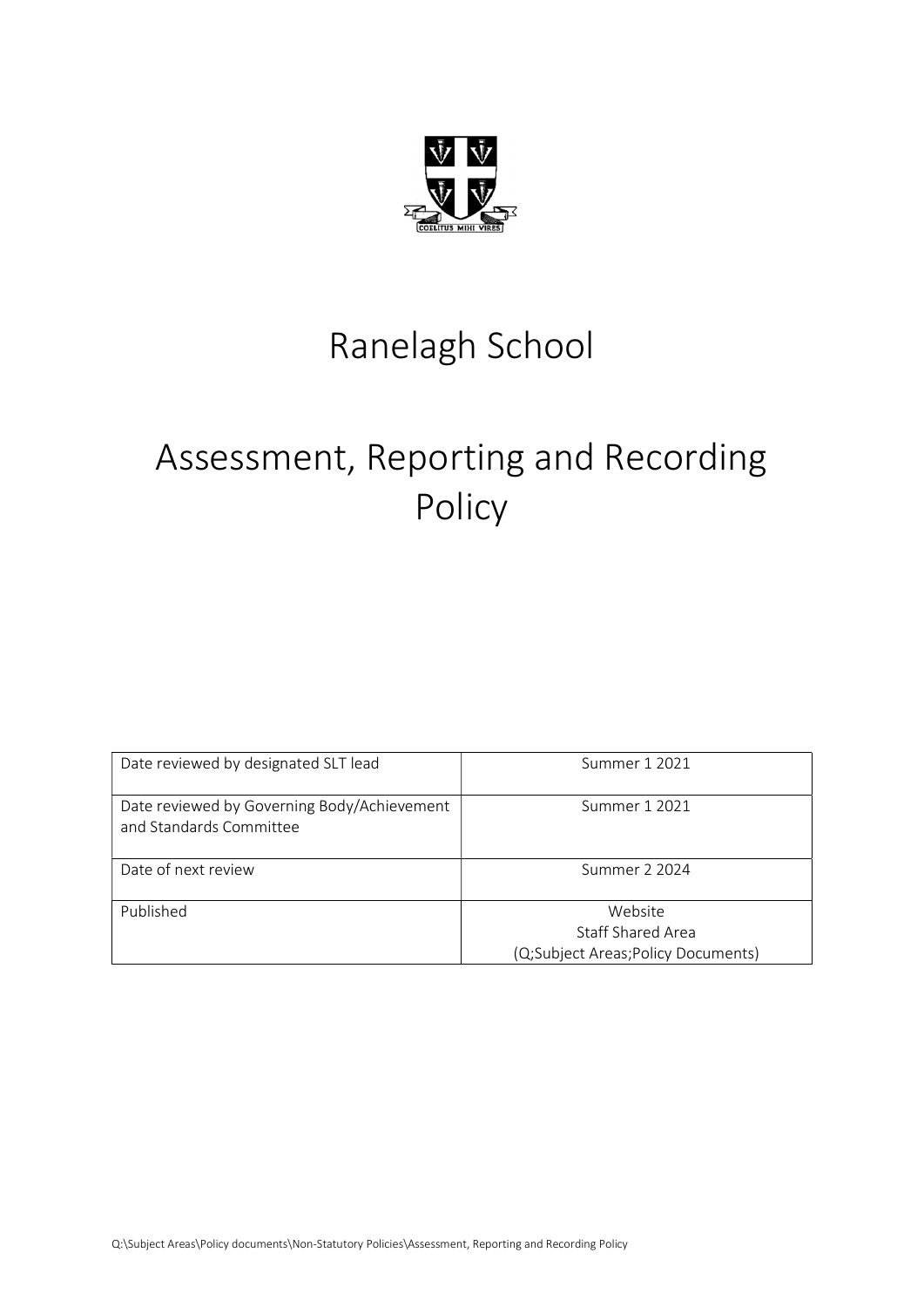## Our Shared Vision

For the spirit God has given us does not make us timid; instead, his spirit fills us with power, love, and self-control (2 Timothy 1.7)

At the heart of our distinctive culture is our commitment to being a dynamic learning community, rooted in Christianity, where people matter. In this we seek wisdom and pursue excellence.

In order for all members of our community to thrive and excel we aim to foster confidence, delight and discipline in learning. In addition to developing academic skills, we aim to nurture a vibrant and creative environment in which students are able to work together to seek wisdom, knowledge, truth, understanding and the skills which will enable them to live life in all its fullness.

## This policy statement should be read in conjunction with the Teaching and Learning Policy and the Written and Verbal Feedback Policy.

"Promoting children's learning is the principle aim of schools. Assessment is at the heart of this process" The Task Group on Assessment and Testing

#### Purposes of Assessment and Reporting

- 1 To provide an opportunity for students to show what they know, understand and can do.
- 2 To provide a means of tracking progress, both quantitatively and qualitatively, against benchmarked predictive data.
- 3 To enable staff at all levels to track attainment and progress in order to reward achievement and address underperformance.
- 4 To provide meaningful information to the student and their parents/carers on how students might improve their learning and encourage a dialogue between teacher and student on how to develop their learning.
- 5 To share challenging target information with students and their parents/carers.
- 6 To provide a meaningful record of attainment of all students and to be able to access that information and share it with other stakeholders such as parents/carers, governors and national data collection agencies.
- 7 To provide a meaningful report for all students as required by statutory instrument.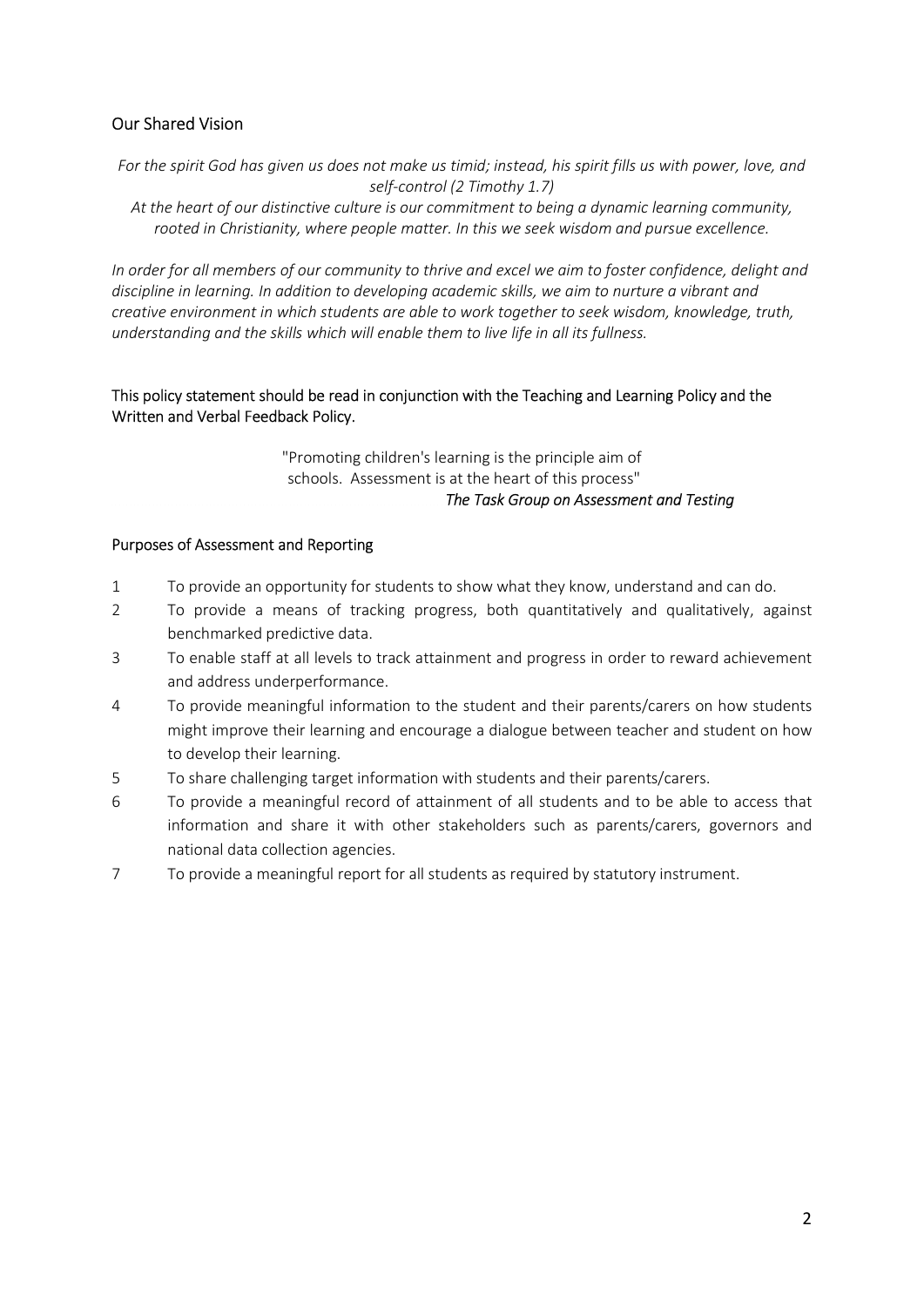### Principles of Assessment and Reporting

## Assessment for Learning

Through Assessment for Learning:

- 1 Students should understand what they are expected to do, why they are doing it, and have the skills and understanding to be able to carry out the learning activity.
- 2 Students should be actively involved in the assessment of their own work, where appropriate, and should receive feedback from which they can recognise their next steps and how to take them, providing a dialogue between the student and teacher on how to improve. (It should be noted that oral feedback is the most regular and interactive form of feedback and in certain circumstances is the most effective).
- 3 Students should, through the information provided, understand how they might improve their learning.
- 4 A dialogue should be encouraged between teacher and student focused on developing the student's learning.
- 5 Both the teacher and the student should reflect on the assessment information and come to a shared understanding of what the student has attained and what the student needs to do to improve.
- 6 Pieces of work, identified by each department, should be marked with comments which identify what has been done well (identifying areas of strength) and what needs further improvement (identifying areas for development), and which give guidance on how to make improvements.
- 7 Opportunities should be provided for students to respond to the comments to enhance the learning process (which can be both in class and through homework).

## Assessment of Learning

Through Assessment of Learning:

- 1 Teachers will undertake summative assessment to judge how well students have performed over a period of time.
- 2 Information may be used for screening, for reporting and setting.
- 3 Information may be compared against benchmarked data (for example, FFT Aspire at KS3 and 4 and Alps at KS5)), to make judgements on the progress and attainment of all students and subgroups of students.
- 4 Information on the progress of students should be recorded in accordance with departmental and school policy. It is important that recording systems should be manageable, easy to access, and easy to use to reduce unnecessary workload.

#### Reporting

- 1 Reporting, monitoring and assessment mirrors the statutory requirements laid down by the DfE. Information for the purposes of reporting, monitoring and assessment is recorded centrally using SIMS.
- 2 The dates of screenings and reports are given in the school calendar
- 3 A consolidated report is issued to parents/carers electronically following each report point (hard copy available on request). This will usually include target grade data, a predicted grade,